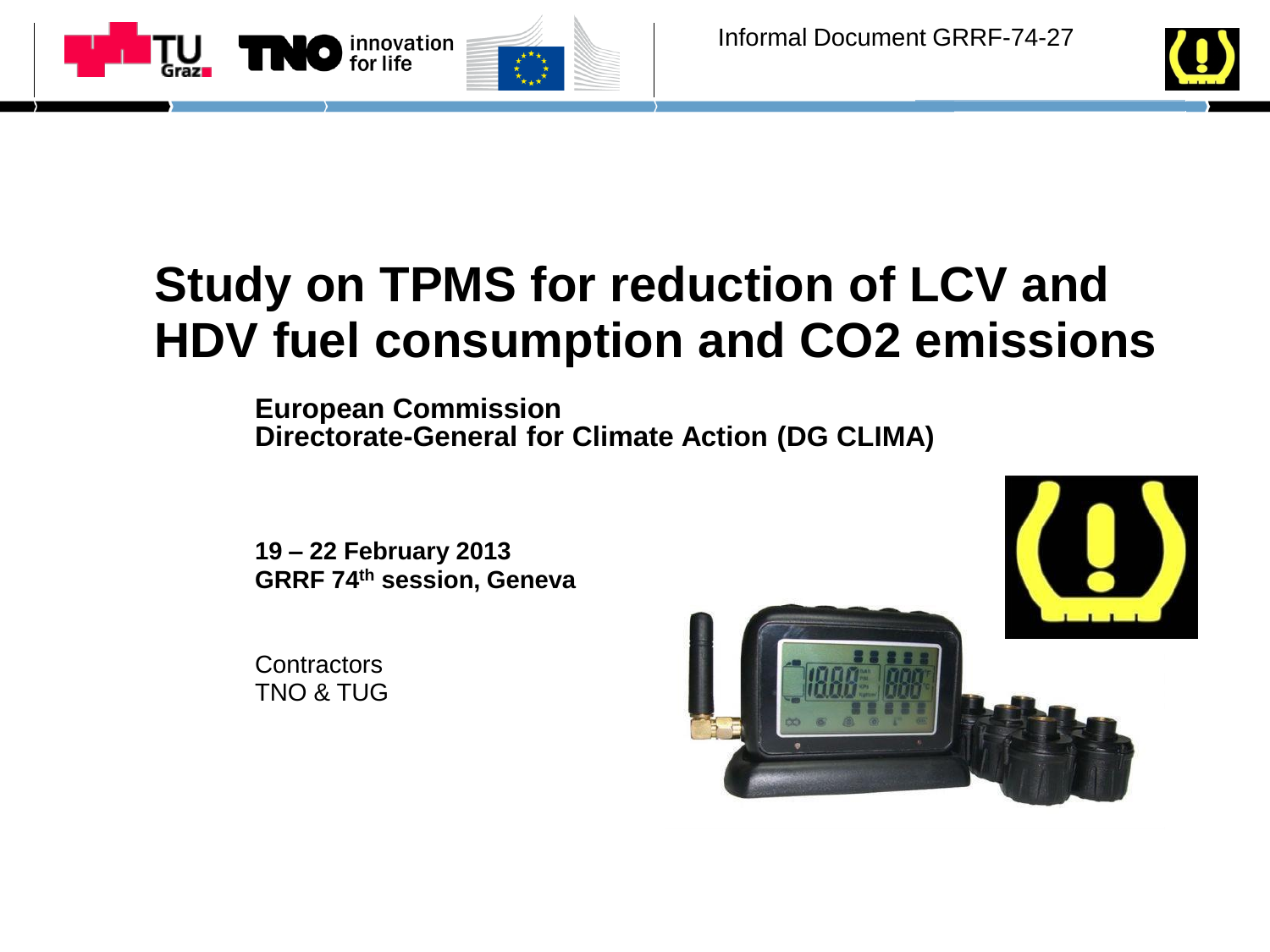

# **Overview**

- 1. Aim of the work
- 2. The work to be performed
- 3. Stakeholder questionnaire and workshop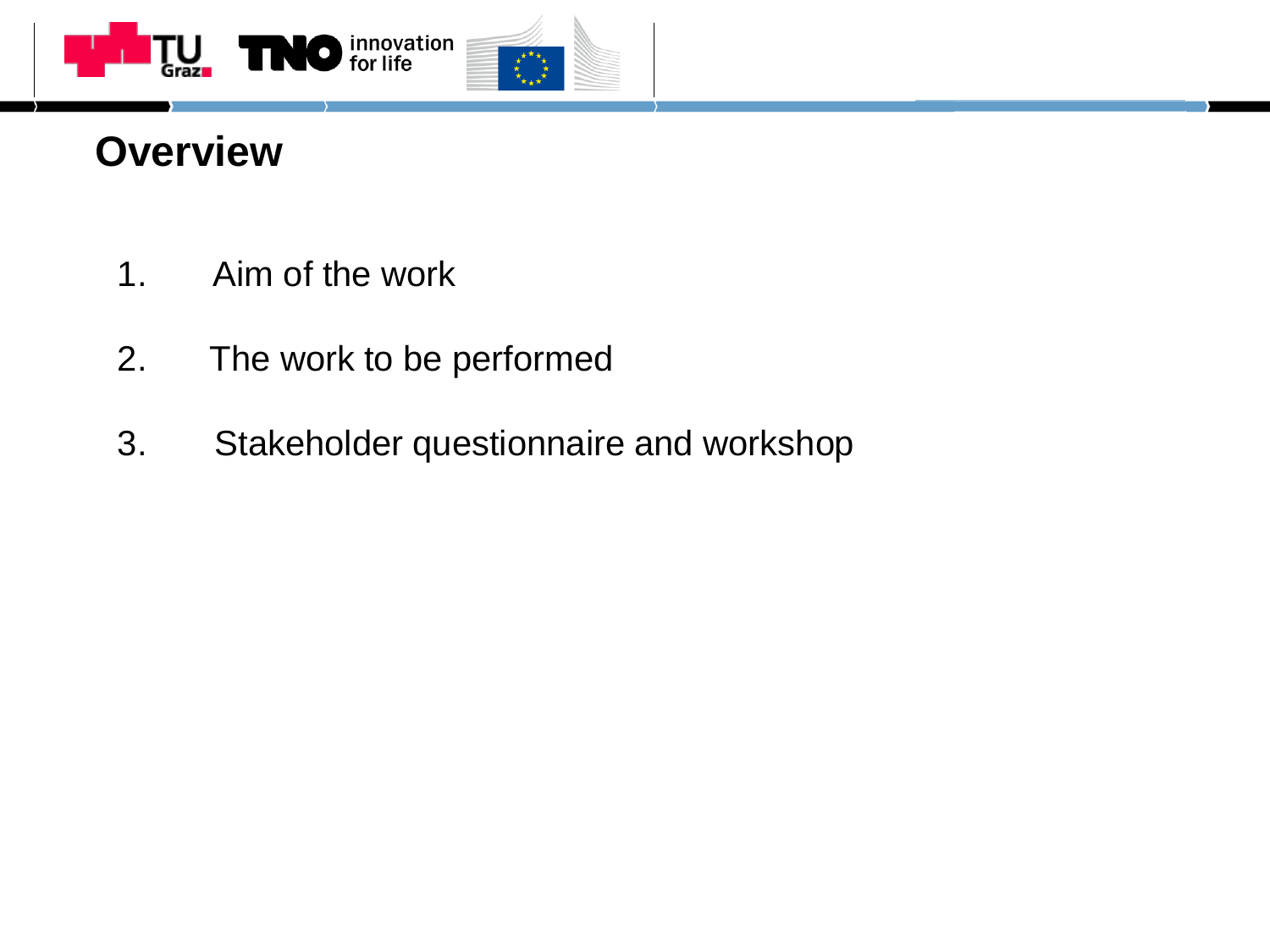

# **1. Aim of the work**

Gather information which helps the Commission to assess rationale and benefits of TPMS for LCVs and HDVs

Relevant information about TPMS contains:

- 1. Potential CO2 benefit of TPMS
- 2. Potential economic benefit of TPMS
- 3. Technical maturity of technology
- 4. Effectiveness CO2 vs economy
- 5. Effective introduction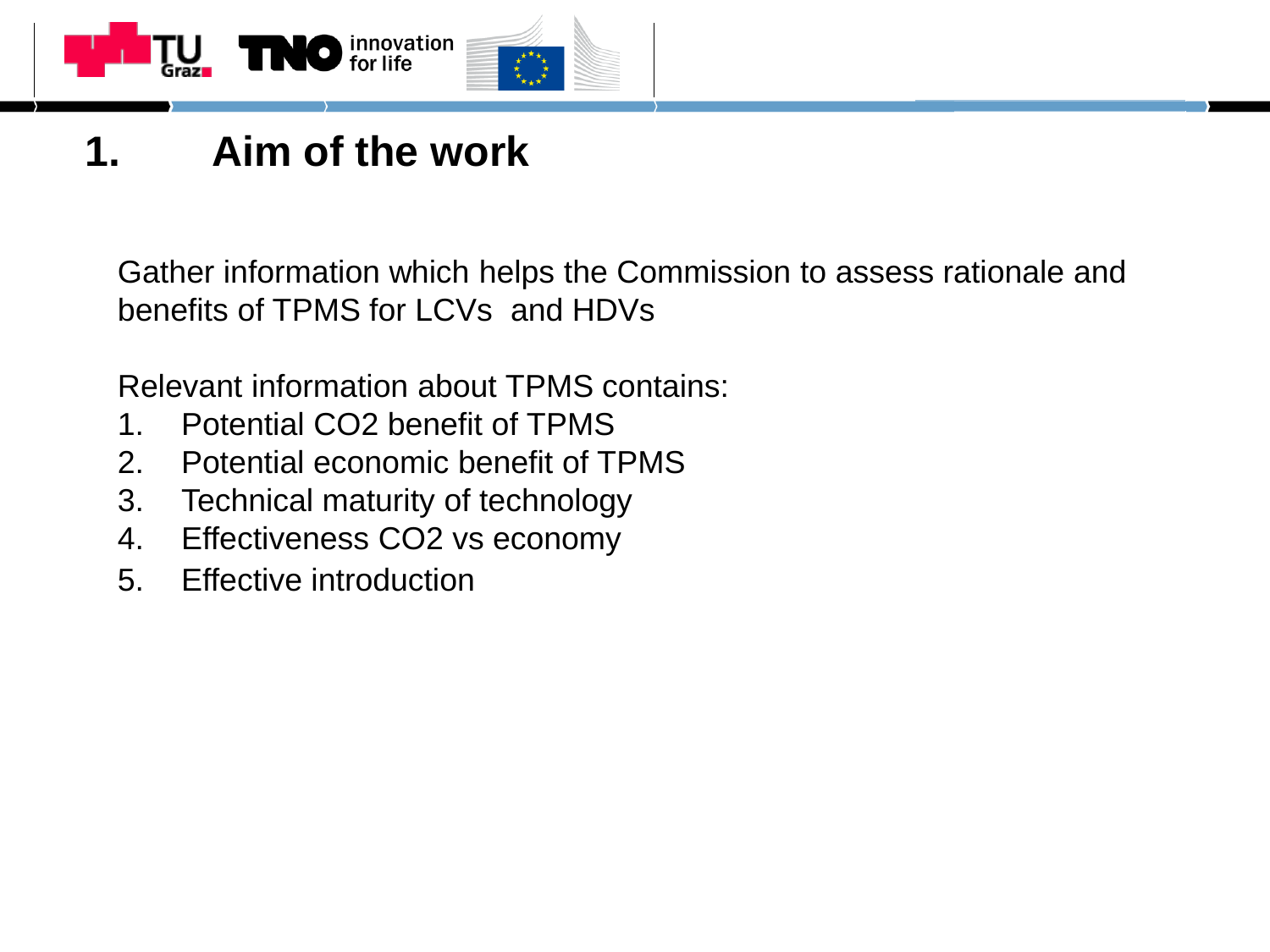

- **1. Aim of the work**
	- The study is to be performed for the following vehicle classes:



- LCVs (N1 vehicles and N2 and M2 with reference mass not exceeding 2610 kg),
- HDVs (vehicles of class N2 and M2 that are not LCVs and M3 and N3 vehicles).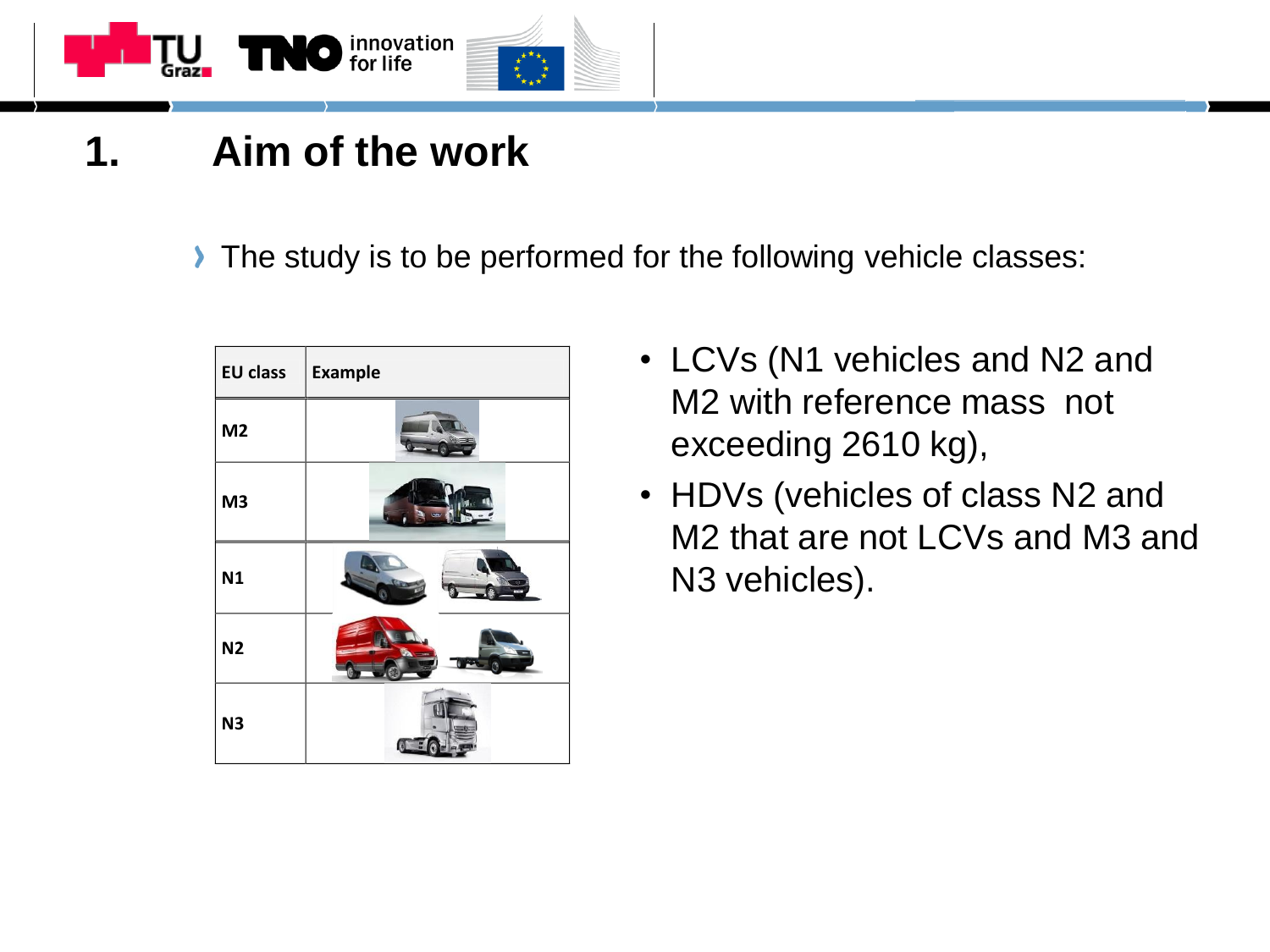

### **2. The work to be performed**

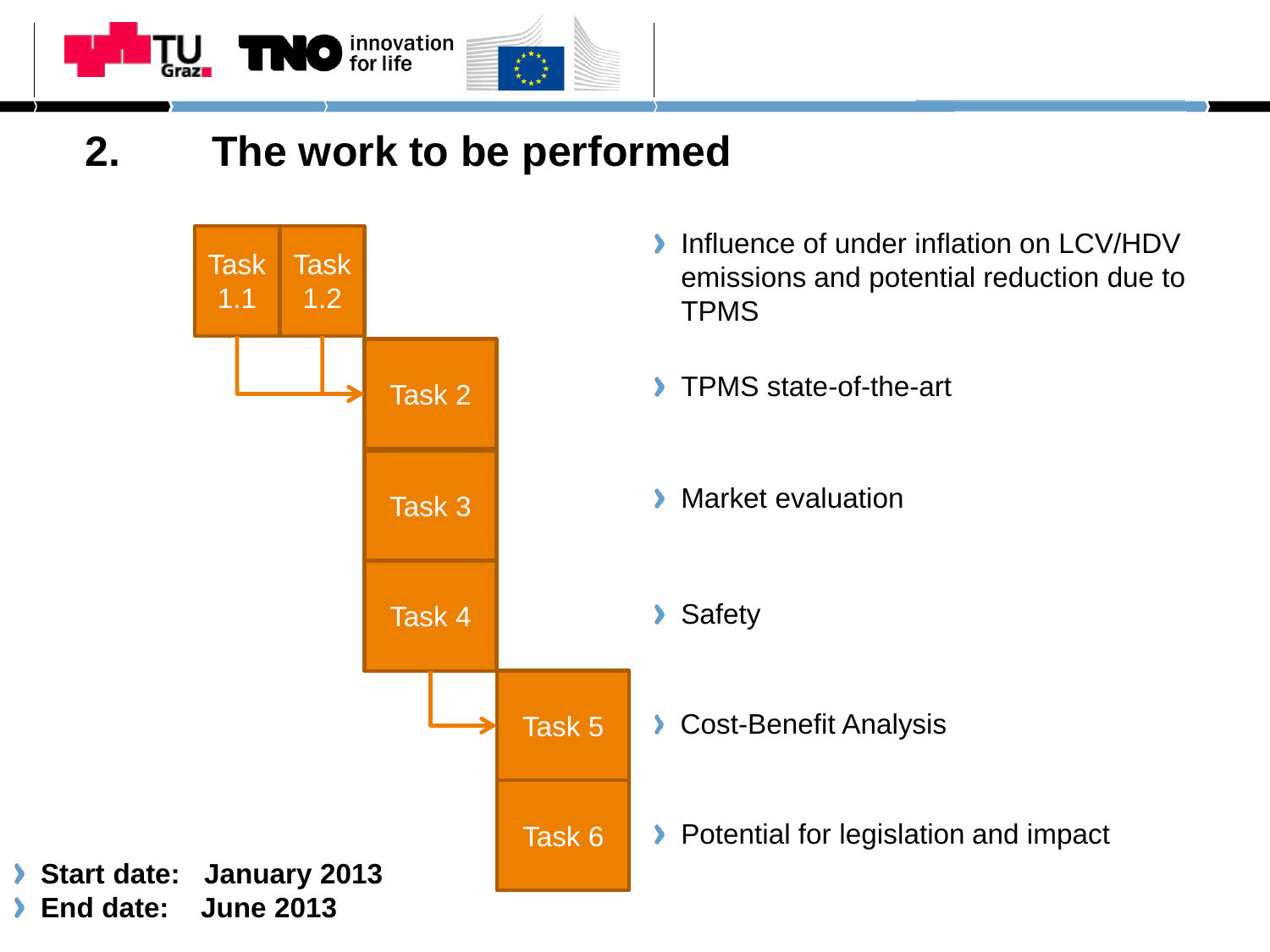

### **3. Stakeholder questionnaire and workshop**

• **Questionnaire** (3 versions for different stakeholders)

*published as informal documents on UNECE GRRF website*

You can react until: **Thursday 14 March 2013**

• Stakeholder workshop

**May 2013** (exact date to be confirmed yet)